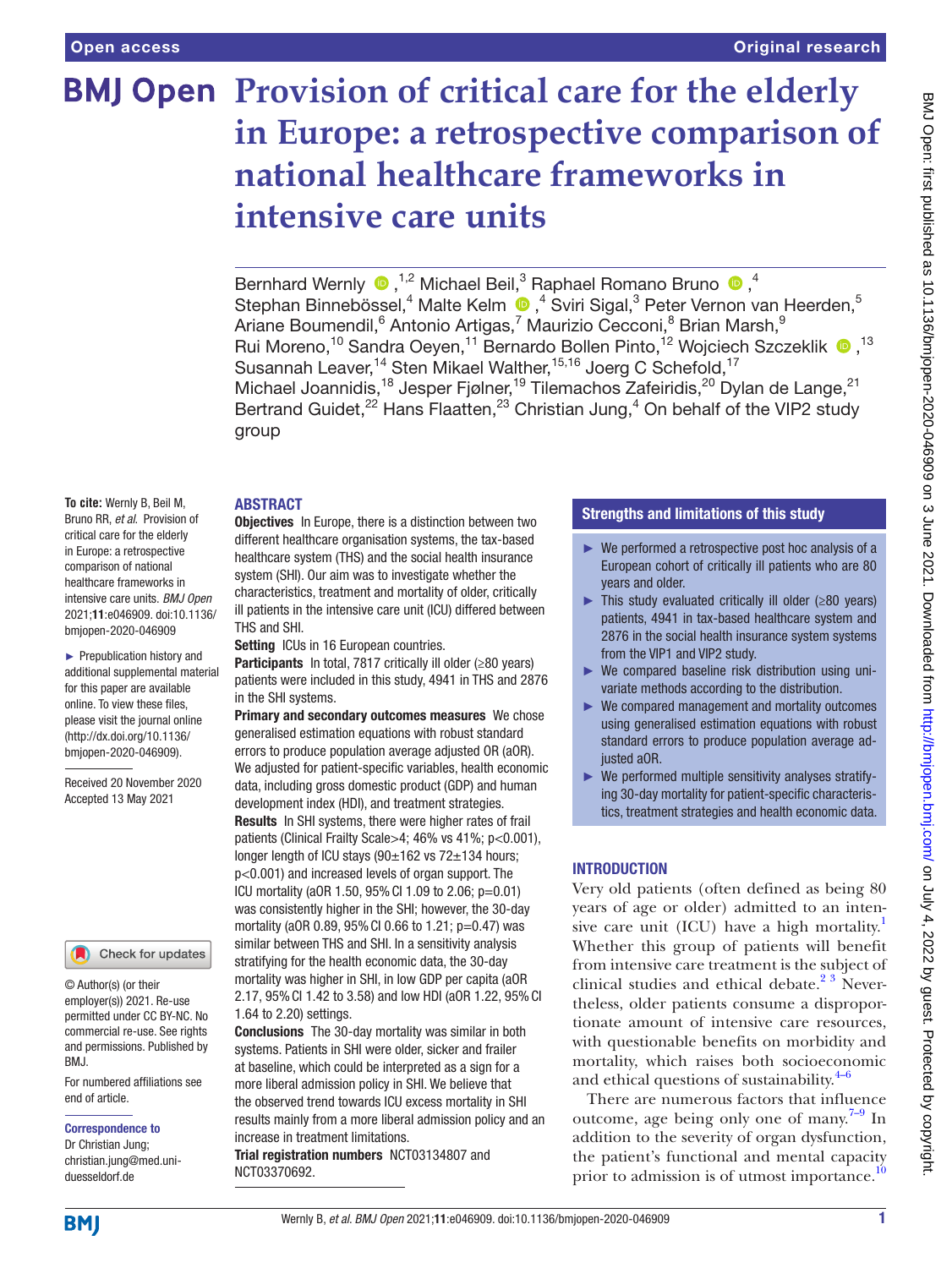Multiple studies have confirmed the concept of frailty as a valuable tool, not only to assess the patient's prehospital condition, but also to predict outcome. $11-14$ 

In addition to patient-specific factors, specific healthcare system characteristics, such as availability of resources, are hypothesised to influence the outcome of critically ill older patients[.15](#page-8-6) In Europe, a rough distinction is made between two healthcare systems; the tax-based healthcare system (THS) and the social health insurance system (SHI). There are other more nuanced classification systems with higher granularity used to divide the organisation of healthcare systems.<sup>16-20</sup> However, ultimately all subclassifications are variations of the initial subdivision into a primarily tax-financed, municipally organised system with a 'single payer' (THS) or into a social insurance system financed by predefined and earmarked premiums, mostly from payroll taxes, and organised in a more pluralistic way, often with the coexistence of both private and public service providers.<sup>[21](#page-8-8)</sup> A dichotomisation of the European healthcare system into THS versus SHI is therefore possibly an over-simplification, but it is nevertheless based on distinct differences.<sup>17</sup> Other pragmatic analyses also use the same distinction, as well as the World Bank and the Organisation for European Economic Co-operation (OEEC). $^{22}$  Differences in the treatment of older people between these two systems are likely, as the incentives for treating critically ill patients might differ between THS and SHI. In addition, differences in the way finances are allocated for elderly patients have been described.<sup>[23](#page-8-11)</sup>

The VIP1 study evaluated 5021 critically ill patients over the age of 80 and showed that frailty assessed by the Clinical Frailty Scale (CFS) was associated with short-term mortality. The VIP2 study included acutely admitted 3920 critically ill patients over the age of 79 and confirmed the association of CFS with short-term mortality.<sup>[14 24](#page-8-12)</sup>

In this post hoc substudy of these two studies in very old intensive care patients (VIPs studies), we wanted to investigate whether the characteristics, management strategies (with a focus on organ support and treatment limitations) and mortality of older, critically ill patients in the ICU differed between THS and SHI. $^{14,24}$  Since older patients in particular have a high probability of death, even after survival of the initial intensive care stay, we have evaluated not only the ICU mortality but also the [3](#page-8-13)0-day mortality.<sup>3</sup> We hypothesised that patients differ significantly between THS and SHI with regards to baseline characteristics due to differing admission policies. Therefore, we speculated whether there were significant differences in the use of organ support and mortality rates between THS and SHI.

#### **METHODS**

#### Study subjects

VIP1 and VIP2 were prospective, multicentre studies, registered on ClinicalTrials.gov.<sup>1424</sup> Both studies included very elderly VIPs, defined as patients aged 80 years or older. For VIP1, data were collected between October 2016 and

February 2017. For VIP2, VIPs were included from May 2018 to May 2019. Many countries could recruit patients without informed consent while some had to collect informed consent as the ethical consent procedures in Europe are diverse. For each patient baseline characteristics (including age, gender, main reason for admission and frailty) and management strategies (including use of renal replacement therapy (RRT), mechanical ventilation, non-invasive ventilation (NIV) and rates of use of vasoactive drugs) were documented. Also, any treatment limitations (treatment withheld, or treatment withdrawn) were documented.

In this post hoc analysis of these two prospective trials, all patients admitted acutely (ie, non-electively) with complete data on age, gender, Clinical Frailty Score (CFS) and Sequential Organ Failure Assessment (SOFA) Score and ICU mortality were included.<sup>[9](#page-8-14)</sup> Patients were defined as being in a THS (Denmark, Great Britain, Sweden, Norway, Ireland, Italy, Spain, Portugal and Greece; n=4941) or SHI (Poland, Belgium, France, Germany, Netherlands, Austria and Switzerland; n=2876) healthcare system. We used the dichotomisation used by the World Bank and the OEEC. $22$  The primary endpoint of this study was ICU mortality, and the secondary endpoints were 30-day mortality and rates of treatment limitation. The data on 30-day mortality was available for only 7443 patients (THS n=4712; SHI n=2731). Frailty was assessed by the CFS and the respective visual and simple descriptions were used with permission. $25-27$  For the patients recruited to the VIP2 trial, Katz activities of daily living (Katz ADL) with ADL Score≤4 defining disability and short form of Informant Questionnaire on Cognitive Decline in the Elderly (IQCODE), with IQCODE  $\geq 3.5$ describing cognitive decline and Co-morbidity and Polypharmacy Score were assessed.<sup>25–27</sup> The gross domestic product (GDP) per capita for 2019 in US\$ was retrieved from the International Money Fund, $^{28}$  the human development index (HDI) from the United Nations Development Program,<sup>29</sup> and the total (compulsory, voluntary, out-of-pocket) amount of health spending per capita in US\$ in 2019 from the Organisation for Economic Co-operation and Development.<sup>30</sup> The number of ICU beds were obtained from a previous publication.<sup>31</sup>

## Patient and public involvement

No patient involved.

#### Statistical analysis

We assessed continuous variables for distribution using Kolmogorov–Smirnov test. Normally distributed continuous data are given as mean±SD and compared using Student's t-test. Non-normally distributed continuous data are given as median±IQR and compared using Mann's U-test. Categorical data are given as numbers (percentage) and compared using the χ test.

The primary exposure was being in a THS versus SHI. The data are likely to be clustered on an ICU level. Therefore, a multilevel regression approach was chosen. As the health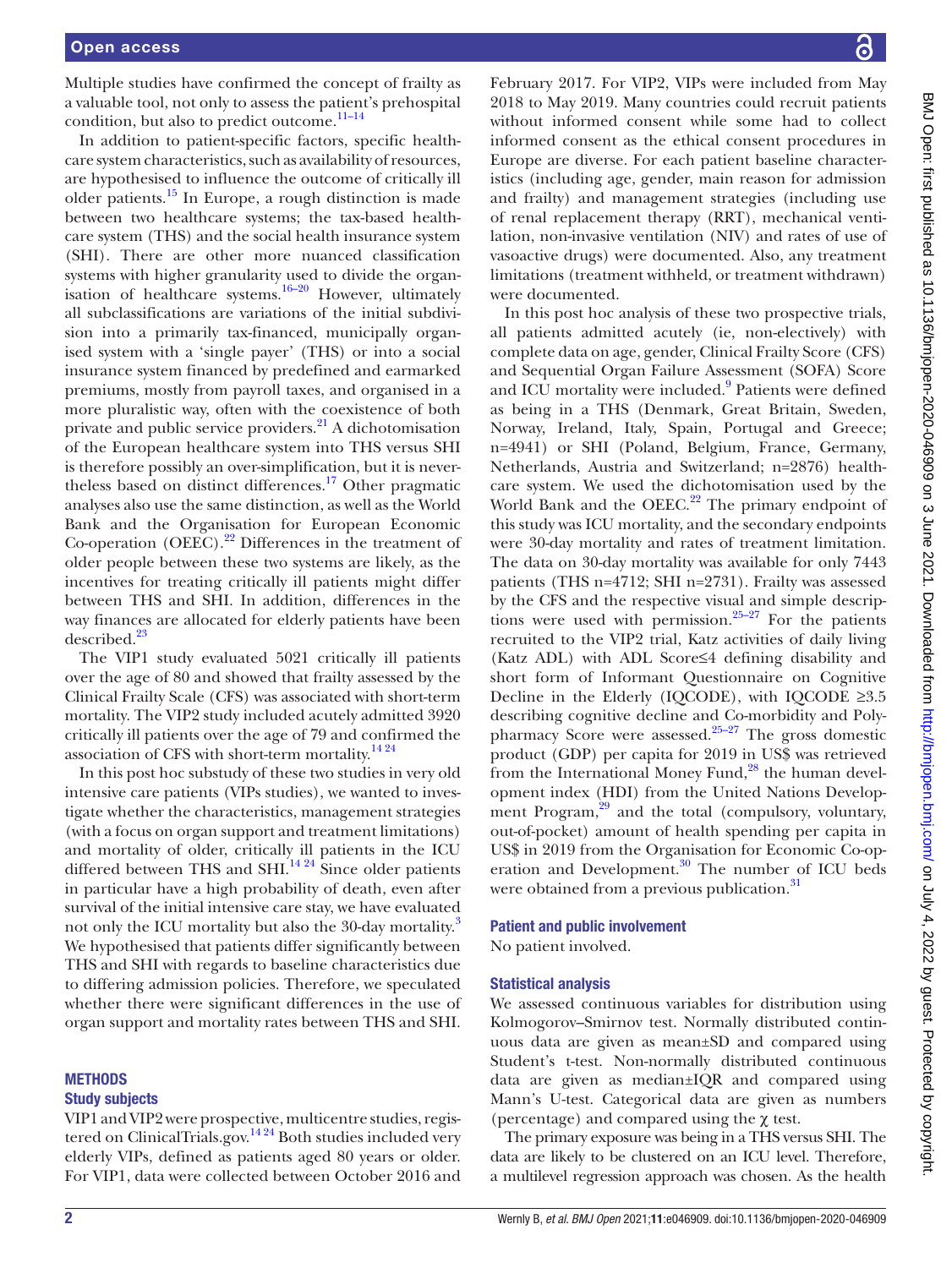



<span id="page-2-0"></span>Figure 1 Sensitivity analyses stratifying 30-day mortality for patient-specific characteristics using generalised estimation equations producing population average ORs. The depicted aORs from model-1 include only the intensive care unit (ICU) as panel. The 30-day mortality was similar between taxbased healthcare system (THS) and health insurance system (SHI) in male (aOR 1.26, 95%CI 0.98 to 1.61), frail (aOR 1.15, 95% CI 0.998 to 1.710), non-frail (aOR 1.15, 95%CI 0.88 to 1.52), nonagenarian (aOR 1.27, 95%CI 0.81 to 2.02) patients. There was a higher mortality in SHI in octogenarian (aOR 1.29, 95%CI 1.10 to 1.59) and female (aOR 1.32, 95%CI 1.02 to 1.70) patients and in patients staying below 72 hours (aOR 1.41, 95%CI 1.08 to 1.85).



<span id="page-2-1"></span>



<span id="page-2-2"></span>Figure 3 Sensitivity analyses stratifying 30-day mortality for health economic data using generalised estimation equations producing population average ORs. The depicted aORs from model-1 include only the intensive care unit (ICU) as panel. The 30-day-mortality was higher in SHI, in settings with low ICU beds per capita (aOR 2.17 95%CI 1.57-3.02), low gross domestic product (GDP) per capita (aOR 2.17 95% Cl 1.42-3.58) and low human development index (HDI) (aOR 1.22 95%CI 1.64-2.20), as well as in high total health spending settings. SHI, health insurance system; THS, tax-based

economic data do not vary within a given cluster, we chose generalised estimation equations (GEE) with robust standard errors to produce population average ORs. The survival analysis/GEE-based analyses were conducted using only robust estimators of the standard errors and not in the sense of robustness against violations of normality assumptions as for the robust methods (eg, Mann–Whitney tests) used for the univariate analyses. Model-1 includes only the ICU as panel. Model-2 includes patient specific factors (sex, age per year, SOFA Score per point, Frailty Score per CFS point and the admission diagnosis). Model-3 adds the health economic data (GDP per capita, HDI, health spending per capita and ICU beds per capita). Model-4 adds the treatment strategies (treatment limitations and organ support) and calculates only mortality. Adjusted aOR and respective 95%CI were obtained. Sensitivity analyses stratifying 30-day mortality for patient-specific characteristics [\(figure](#page-2-0) 1), treatment strategies [\(figure](#page-2-1) 2) and health economic data [\(figure](#page-2-2) 3) were done. Risk model calibration accuracy/goodness of fit was evaluated graphically by stratification of patients into SOFA quartiles and comparison of observed versus expected events within risk strata [\(figure](#page-3-0) 4). All tests were two sided, and a p value of <0.05 was considered statistically significant. Stata/IC V.16.1 was used for all statistical analyses.

## RESULTS

healthcare system.

## Baseline risk distribution in SHI versus THS

In total, 7817 patients from 16 European countries were included in this study. The relative frequencies of the admission diagnoses varied between THS and SHI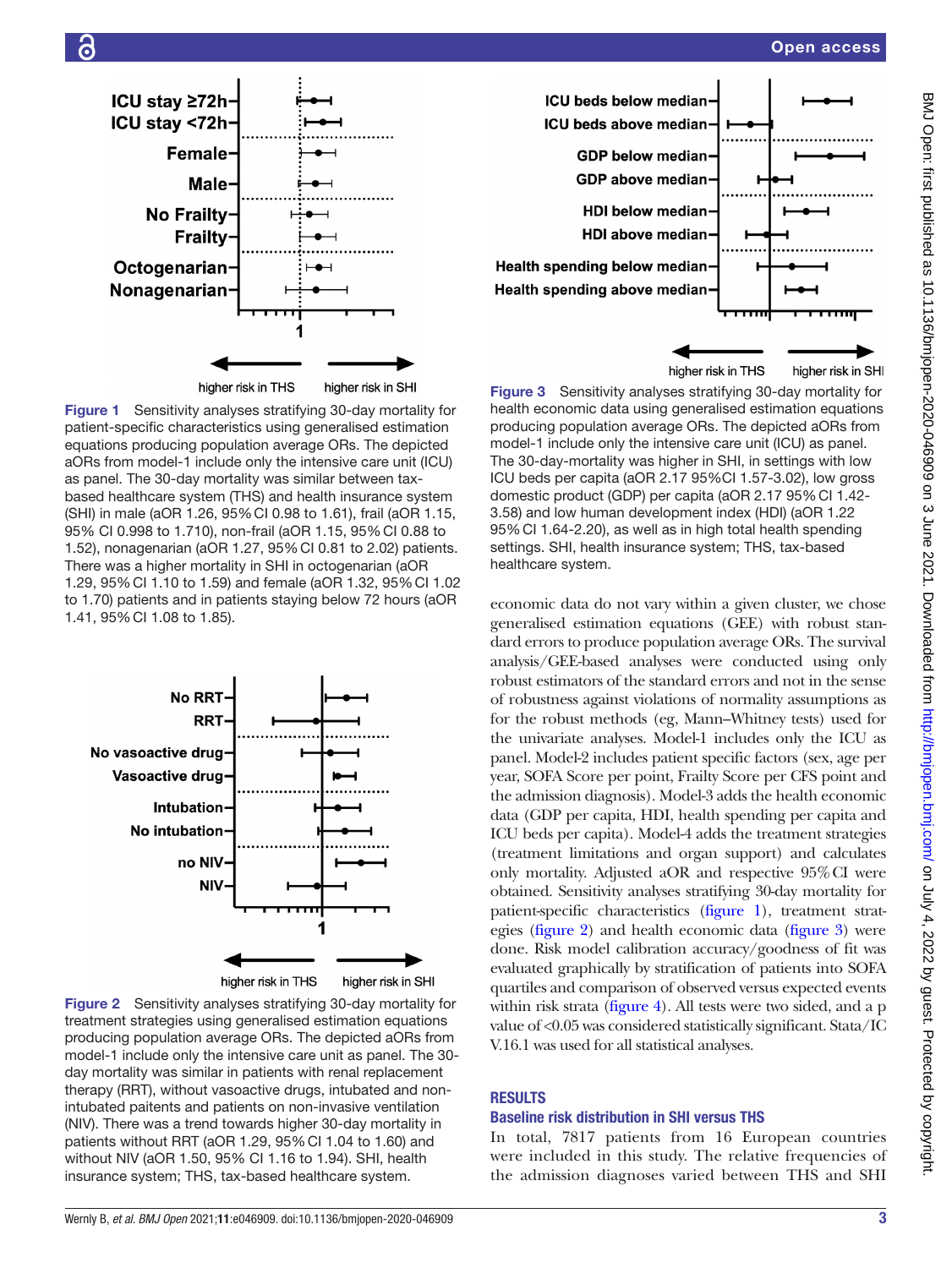$\Delta$ 



<span id="page-3-0"></span>was evaluated graphically by stratification of patients into Sequential Organ Failure Assessment (SOFA) quartiles (Q1: SOFA 0–4; Q2:>4–7; Q3>7–10, Q4>10) and comparison of observed versus expected events within risk strata. In the graphical calibration analysis, both tax-based healthcare system (THS) and health insurance system (SHI) showed agreement of predicted intensive care unit (ICU) mortality probability and observed events in SOFA risk quartiles, both in all patients (A) and in patients without any treatment limitation (B).

systems ([table](#page-4-0) 1). There were higher rates of nonagenarians (11% vs  $9\%$ ; p=0.002) in SHI systems. The country specific differences within the systems are descriptively shown in [online supplemental tables 1 and 2](https://dx.doi.org/10.1136/bmjopen-2020-046909).

The rates of frail patients (CFS>4;  $46\%$  vs  $41\%$ ; p<0.001), as well as patients with disabilities (ADL  $<5$ ; 30% vs 24%; p<0.001)) and cognitive decline (IQCODE≥3.5; 37% vs 29%; p<0.001), were higher in the SHI compared with THS. The length of ICU stay was higher (90±162 vs  $72\pm134$  hours; p<0.001) in the SHI [\(table](#page-4-0) 1).

## Organ support and management in SHI versus THS

The rates of NIV use were similar in model-1 and model-3 and showed a trend towards higher odds in the THS ([table](#page-5-0) 2). The rates of RRT were consistently higher in

the SHI in all models ([table](#page-5-0) 2; model-3 aOR 1.89,  $95\%$  CI 1.27 to 2.82; p=0.002).

The crude rates for withholding treatment (34% vs 26%) were higher in SHI systems. This finding persisted in model-1 (aOR 1.44, 95%CI 1.09 to 1.90; p=0.01) but not after adjustment for patient-specific variable in model-2 and after adjustment for the health economic data in model-3 (aOR 1.10, 95%CI 0.78 to 1.53; p=0.59; [table](#page-5-0) 2).

## Mortality analysis

The overall ICU mortality was 27% and the 30-day mortality was 41%. The ICU mortality was consistently higher in the SHI systems, after adjustment for patientspecific variables in model-2, health economic data in model-3 and in model-4 integrating patient-specific data, health economic data as well as treatment strategies (aOR 1.50 95%CI 1.09 to 2.06; p=0.01). However, the 30-day mortality was similar between THS and SHI in all models [\(table](#page-5-0) 2).

## Sensitivity analyses

In sensitivity analyses, stratifying 30-day mortality for patient-specific characteristics [\(figure](#page-2-0) 1), treatment strategies ([figure](#page-2-1) 2) we observed no differences in 30-day mortality between THS and SHI, except for a trend towards higher mortality (aOR 1.41, 95%CI 1.08 to 1.85) in patients staying below 72 hours in the ICU in SHI. However, in the sensitivity analyses stratifying for the health economic data [\(figure](#page-2-2) 3), the 30-day mortality was higher in SHI, in settings with a low number of ICU beds per capita (aOR 2.17, 95%CI 1.57 to 3.02), low GDP per capita (aOR 2.17, 95%CI 1.42 to 3.58) and low HDI (aOR 1.22, 95%CI 1.64 to 2.20), as well as in high total health spending settings.

In the graphical calibration analysis both THS and SHI showed agreement for predicted ICU mortality probability and observed events in SOFA risk quartiles, both in all patients ([figure](#page-3-0) 4A) and in patients without any treatment limitation ([figure](#page-3-0) 4B).

## **DISCUSSION**

The aim of our study was to investigate possible differences in the characteristics, management and outcome of VIPs between THS and SHI healthcare systems. In general, critically ill patients admitted to ICUs in SHI were older, frailer and more frequently suffered from cognitive impairment. All the health economic data, including the health spending per capita and the ICU beds available per capita, we evaluated were higher in THS. We were able to detect trends towards a more liberal use of organ support, especially RRT, in SHI. ICU mortality was higher in SHI even after adjustment for confounders, while 30-day mortality showed no difference. There was a relatively consistent trend towards excess mortality in poorer SHI systems, which could be interpreted as there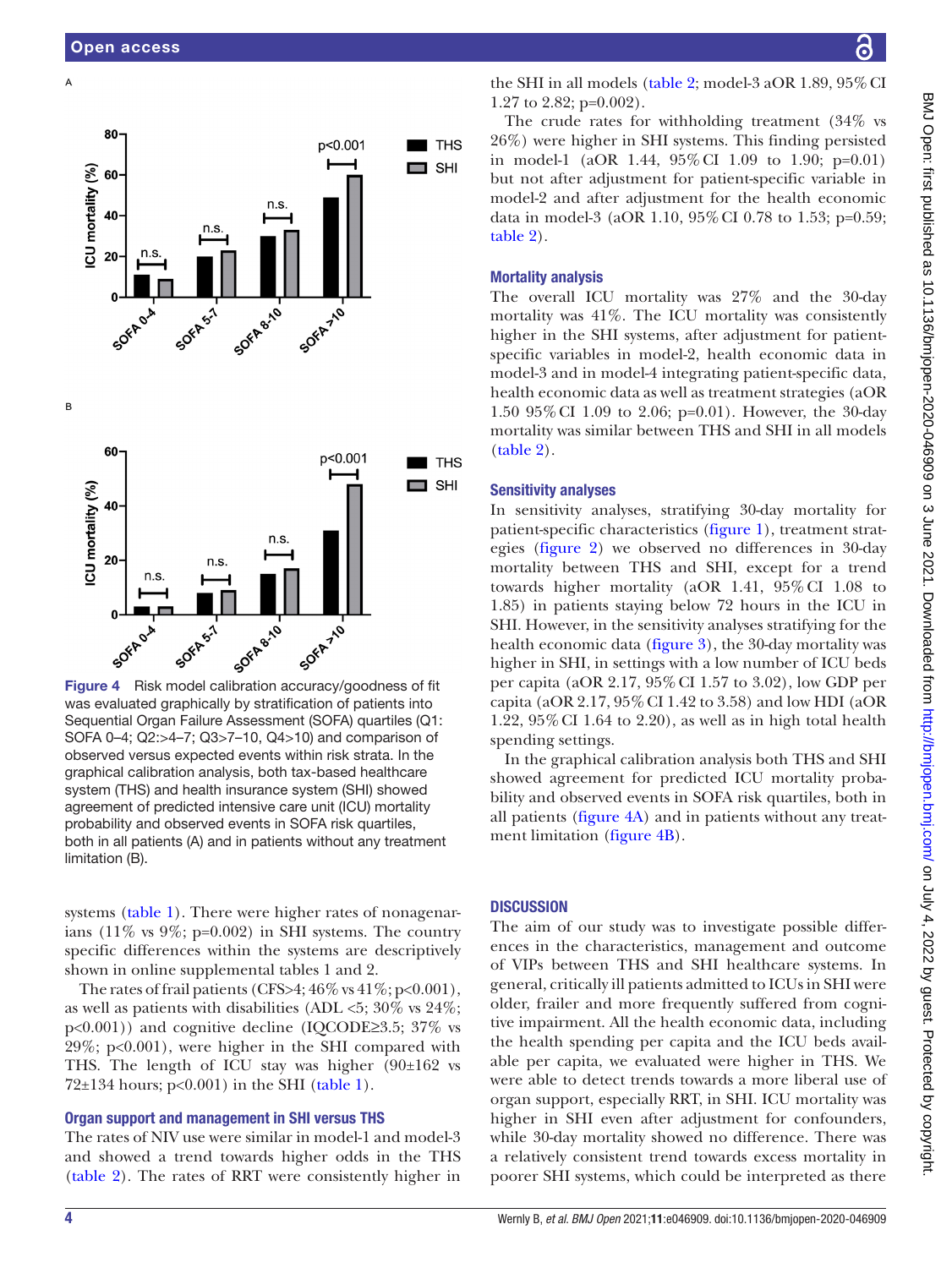<span id="page-4-0"></span>

| Baseline characteristics of the cohort<br><b>Table 1</b> |                 |                 |                  |
|----------------------------------------------------------|-----------------|-----------------|------------------|
|                                                          | n=4941          | n=2876          |                  |
| Female sex n (%)                                         | 2282 (46)       | 1418 (49)       | 0.008            |
| Age (years)                                              |                 |                 |                  |
| Median (±IQR)                                            | 84 (5)          | 84(5)           | < 0.001          |
| Age >90 n (%)                                            | 450 (9)         | 324(11)         | 0.002            |
| Frailty Score-CFS                                        |                 |                 |                  |
| Median (±IQR)                                            | 4(3)            | 4(3)            | < 0.001          |
| Frailty (CFS>4) n (%)                                    | 2008(41)        | 1317 (46)       | < 0.001          |
| ADL*                                                     |                 |                 |                  |
| Median (±IQR)                                            | 6(1)            | 6(2)            | 0.03             |
| Disablitiy (ADL≤4)                                       | 462 (24)        | 446 (30)        | < 0.001          |
| IQCODE*                                                  |                 |                 |                  |
| Median $(\pm$ IQR)                                       | 3.19(0.61)      | 3.25(0.75)      | < 0.001          |
| Cognitive decline (IQCODE ≥3.5) n (%)                    | 460 (29)        | 493 (37)        | < 0.001          |
| <b>SOFA Score</b>                                        |                 |                 |                  |
| Median (±IQR)                                            | 7(6)            | 7(6)            | 0.006            |
| SOFA quartiles                                           |                 |                 | 0.007            |
| SOFA 0-4 n (%)                                           | 1514 (31)       | 844 (30)        |                  |
| SOFA 5-7 n (%)                                           | 1277 (26)       | 747 (26)        |                  |
| SOFA 8-10n (%)                                           | 1090 (23)       | 608 (21)        |                  |
| SOFA>10n (%)                                             | 972 (20)        | 667 (23)        |                  |
| ICU length of stay (hours)                               |                 |                 |                  |
| Median (±IQR)                                            | 72 (134)        | 90 (162)        | < 0.001          |
| ICU stay <72 hours n (%)                                 | 2476 (50)       | 1299 (45)       | < 0.001          |
| $CPS^*$                                                  |                 |                 |                  |
| Median (±IQR)                                            | 10(7)           | 11(7)           | 0.10             |
| Admission diagnosis                                      |                 |                 |                  |
| Respiratory failure                                      | 1128 (23)       | 772 (27)        | < 0.001          |
| Circulatory failure                                      | 657 (13)        | 423 (15)        | 0.08             |
| Combined circulatory and respiratory failure             | 535(11)         | 352(12)         | 0.06             |
| Sepsis                                                   | 693 (14)        | 354 (12)        | 0.03             |
| Multitrauma without head injury                          |                 |                 | 0.98             |
| Multitrauma with head injury                             | 92(2)<br>87 (2) | 55(2)<br>58 (2) | 0.42             |
| Head injury                                              | 117(2)          | 78 (3)          | 0.35             |
| Intoxication                                             | $13 (=1)$       | $23 (=1)$       | 0.001            |
| Cerebral injury (non-traumatic)                          |                 |                 |                  |
|                                                          | 286(6)          | 212(7)          | 0.006<br>< 0.001 |
| Emergency surgery                                        | 694 (14)        | 239 (8)         |                  |
| Other                                                    | 637 (13)        | 310(11)         | 0.006            |
| Economic data                                            |                 |                 |                  |
| Health spending per capita (US\$)                        |                 |                 |                  |
| Median (±IQR)                                            | 4653 (1626)     | 5376 (389)      | < 0.001          |
| <b>HDI</b>                                               |                 |                 |                  |
| Median $(\pm$ IQR)                                       | 0.92(0.05)      | 0.89(0.04)      | < 0.001          |
| GDP per capita (US\$)                                    |                 |                 |                  |
| Median (±IQR)                                            | 41 030 (18 295) | 41760 (8262)    | < 0.001          |
| <b>ICU</b> beds                                          |                 |                 |                  |
| Median (±IQR)                                            | 6.6(2.0)        | 11.6(5.2)       | < 0.001          |

\*Only available in VIP2 study.

ADL, activities of daily living; CFS, Clinical Frailty Scale; CPS, Co-morbidity and Polypharmacy Score; GDP, gross domestic product; HDI, human development index; ICU, intensive care unit; IQCODE, Informant Questionnaire on Cognitive Decline in the Elderly; SHI, social heath insurance system; SOFA, Sequential Organ Failure Assessment; THS, tax-based health service.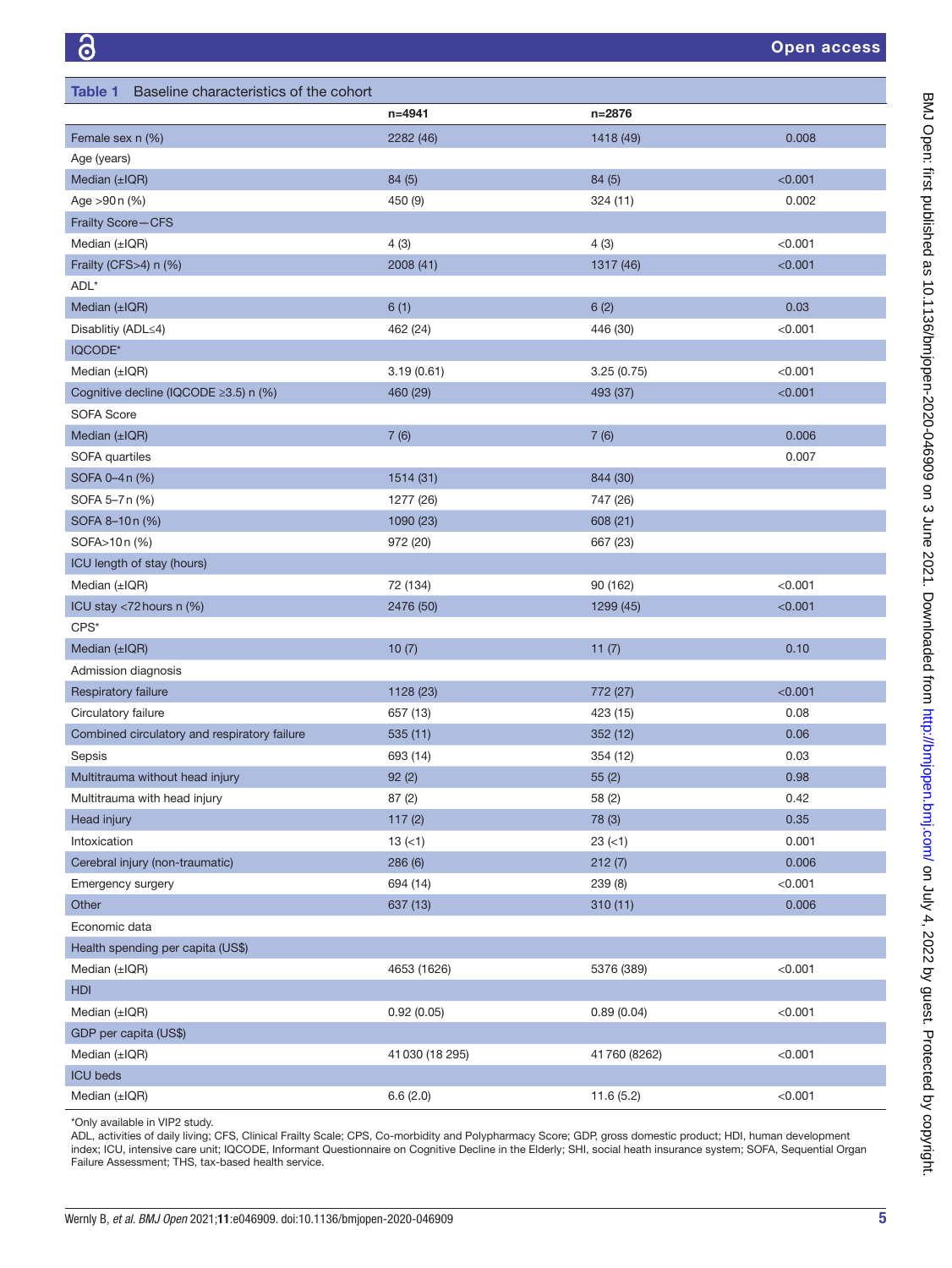| Table 2 Generalised estimation equations producing population average ORs                                                                                                                                |            |           |                            |                            |                                       |                           |
|----------------------------------------------------------------------------------------------------------------------------------------------------------------------------------------------------------|------------|-----------|----------------------------|----------------------------|---------------------------------------|---------------------------|
|                                                                                                                                                                                                          | n (%)      | n (%)     | aOR (95% CI, p value)      | aOR (95% CI, p value)      | aOR (95% CI, p value)                 | aOR (95% CI, p value)     |
| Outcome                                                                                                                                                                                                  |            |           |                            |                            |                                       |                           |
| ICU mortality, n (%)                                                                                                                                                                                     | 1247 (25)  | 849 (30)  | 1.52 (1.22 to 1.88;<0.001) | 1.37 (1.08 to 1.72; 0.009) | 1.39 (1.06 to 1.83; 0.02)             | 1.50 (1.09 to 2.06; 0.01) |
| 30-day mortality, n (%)                                                                                                                                                                                  | (1917(41)) | 1132 (42) | 1.31(1.06 to 1.62; 0.01)   | 1.16 (0.92 to 1.46; 0.22)  | 1.03 (0.77 to 1.38; 0.83)             | 0.89(0.66 to 1.21; 0.47)  |
| Treatment limitation                                                                                                                                                                                     |            |           |                            |                            |                                       |                           |
| Treatment withhold, n (%)                                                                                                                                                                                | 1265 (26)  | 975 (34)  | 1.44 (1.09 to 1.90; 0.01)  | 1.18 (0.80 to 1.72; 0.41)  | 1.10 (0.78 to 1.53; 0.59)             |                           |
| Treatment witdraw, n (%)                                                                                                                                                                                 | 737 (15)   | 410 (14)  | 1.19 (0.92 to 1.54; 0.18)  | 1.04 (0.76 to 1.44; 0.79)  | 0.83 (0.56 to 1.22; 0.34)             |                           |
| Management strategies                                                                                                                                                                                    |            |           |                            |                            |                                       |                           |
| NIV, n (%)                                                                                                                                                                                               | 1222 (25)  | 706 (25)  | 1.01 (0.77 to 1.32; 0.96)  | 1.00 (0.73 to 1.37; 0.997) | 0.54 (0.36 to 0.80; 0.002)            |                           |
| Mechanical ventilation, n (%)                                                                                                                                                                            | 2425 (49)  | 562 (54)  | 1.37 (1.02 to 1.85; 0.04)  | 1.42 (1.03 to 1.95; 0.03)  | 2.06(1.39 to 3.07, <sub>0.001</sub> ) |                           |
| Vasoactive drugs, n (%)                                                                                                                                                                                  | 2900 (59)  | 1676 (58) | 1.12 (0.86 to 1.44; 0.40)  | 1.25 (0.92 to 1.69; 0.15)  | 1.34 (0.89 to 2.02; 0.16)             |                           |
| Renal replacement therapy, n (%)                                                                                                                                                                         | 460 (9)    | 373(13)   | 1.63 (1.18 to 2.24; 0.003) | 1.70 (1.22 to 2.39; 0.002) | 1.89 (1.27 to 2.82; 0.002)            |                           |
| Model-1 includes only the ICU as panel. Model-2 includes patient specific factors (sex, age per year, SOFA Score per point, Frailty Score per Clinical Frailty Scale point and the admission diagnosis). |            |           |                            |                            |                                       |                           |

Model-3 adds the health economic data (GDP per capita, HDI and health spending per capita). Model-4 adds the treatment strategies (treatment limitations and organ support) and calculates only Model-3 adds the health economic data (GDP per capita, HDI and health spending per capita). Model-4 adds the treatment strategies (treatment limitations and organ support) and calculates only mortality. Adjusted OR (aOR) and respective 95% CI were obtained. mortality. Adjusted OR (aOR) and respective 95%CI were obtained.

<span id="page-5-0"></span>Model 1-ICU cluster as random effect. Model 1—ICU cluster as random effect.

Model 2—Model 1 plus patient level (sex, SOFA, age, frailty, admission diagnosis).

Model 2 – Model 1 plus patient level (sex, SOFA, age, frailty, admission diagnosis).<br>Model 3 – Model 2 plus economic data (health spending, HDI, GDF, ICU beds). Model 3—Model 2 plus economic data (health spending, HDI, GDP, ICU beds).

Model 4 – Model 3 plus management strategies (NIV, mechanical ventilation, renal replacement therapy, vasoactive drugs) and treatment limitation (treatment withdraw and/or withhold).<br>GDP, gross domestic product; HDI, human Model 4—Model 3 plus management strategies (NIV, mechanical ventilation, renal replacement therapy, vasoactive drugs) and treatment limitation (treatment withdraw and/or withhold). GDP, gross domestic product; HDI, human development index; ICU, intensive care unit; NIV, non-invasive ventilation; SOFA, Sequential Organ Failure Assessment.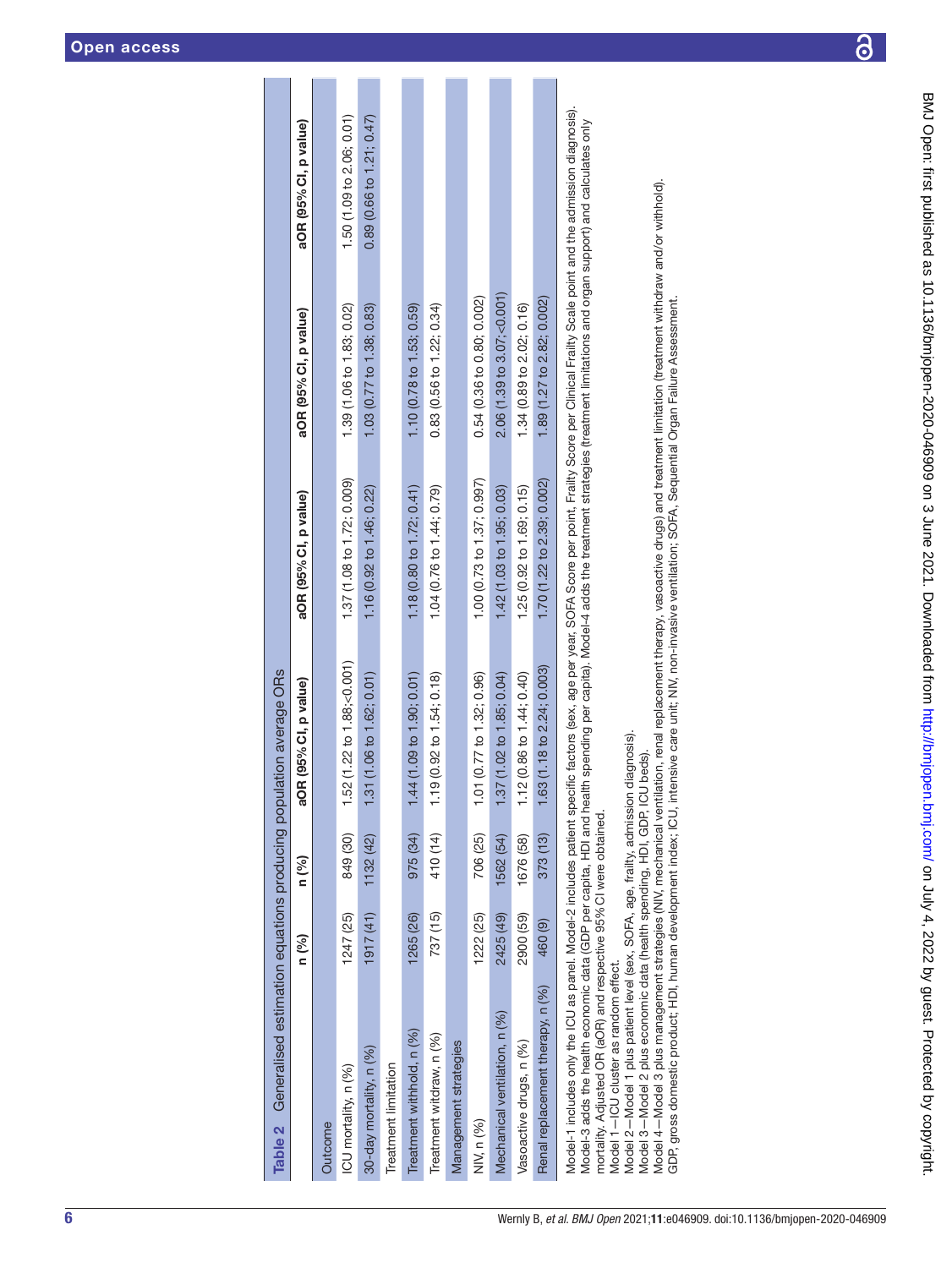being an advantage in having a THS system in precarious settings where there are limited resources.

#### Baseline risk distribution in SHI versus THS

We interpret our findings that patients admitted to ICUs in SHI were older, frailer and more frequently suffered from cognitive impairment, as perhaps suggesting a more liberal admission policy in SHI. Intensivists in THS might need to apply a more stringent and strict triage criterion prior to ICU admission, as SHI had a higher number of ICU beds per capita. While in the THS, the allocation of resources is primarily centralised and, for example, based on quality-adjusted life year for specific procedures, in the SHI there is a coexistence of public and private ownership of hospitals.<sup>17</sup> This gives rise to two possible explanations of the differences observed. First, the coexistence of public and private providers could lead to an excess (from the THS point of view) of poorly evidence-based healthcare interventions for economic reasons resulting in the wrong incentives for patient care. Second, the focus on financial constraints and resulting therapeutic and equipment limitations in the THS (from the SHI point of view) could lead to a restriction on admission and treatment, especially to subgroups of patients (such as the elderly). The verification of one of these two considerations is beyond the scope of this paper.

#### Organ support and management in SHI versus THS

The rates of RRT were consistently higher in SHI, but this broader application of organ support did not translate into a superior 30-day mortality compared with the more restrictive approach in THS. In our opinion, this could be interpreted as an indication of a more resource-efficient approach to patient care in THS. That this, presumably more economically favourable strategy, resulted in no detriment to patient outcome is interesting and potentially thesis generating.

The decision to restrict treatment based on a predicted individual prognosis is not an easy clinical task, even in older, critically ill patients. $32 \frac{33}{10}$  We observed a trend towards more therapy limitation in SHI systems in the unadjusted analysis, but this signal disappeared after adjustment for health economic data. This signal could also have been interpreted as an excess of ICU beds in SHI. If one assumes that people in THS and SHI systems are of the same age with similar severity of illness, an increase in treatment goal limitations in SHI systems could indicate an overly liberal allocation of intensive care resources, especially when the outcomes are similar. It could then be assumed that patients with limitations on ceilings of care in the THS are not primarily treated in intensive care (and thus in a resource-saving manner).

## Mortality analysis

The trend we have observed towards ICU excess mortality in SHI would also fit this explanation but could also be interpreted as an indication of worse quality of care in SHI. We, however, interpret this trend towards higher

ICU mortality in SHI systems as the result of a more liberal admissions policy due to the increased availability of ICU beds. This interpretation is supported by the fact that in the ICU mortality analysis stratified according to the SOFA Score [\(figure](#page-3-0) 4), excess mortality in the SHI was primarily detected in the highest quartile (SOFA >10) this quartile is also overrepresented in the SHI (23% vs 20%). This could be due to a higher rate of 'futile' admissions, which were a priori not associated with clinical benefit. In other words, selection and triage, both by no means an easy task, in the THS may take place prior to ICU admission and in SHI during the ICU admission. $6\frac{34}{3}$ We are, however, aware, that triage is not only a clinical but also an ethical challenge. Interestingly, the THS showed a trend towards higher rates of 'short-term' ICU stays (arbitrary cut-off at 72 hours). Again, this finding can be interpreted in a number of ways. On the one hand, this could primarily reflect the overall lower (and thus more resource efficient) duration of ICU stays in the THS. On the other hand, it could reflect a higher rate of 'ICU trials', that is, admissions to ICUs with the rationale to try a curative therapy trial for two to 2–3days. At this point, the prognosis is re-evaluated, and if continuing the current treatment is deemed futile, there is a change in the goal of therapy and the patient is discharged from ICUs to receive ongoing care on a normal ward.<sup>35</sup>

After careful adjustment for possible confounders, we did not observe differences in the 30-day mortality. Why the better survival data at the time of ICU discharge in the THS do not translate into better outcomes at 30 days is beyond the scope of the present study. It could reflect different care for older patients in the THS (for example, because fewer geriatric or rehabilitation medical resources are available). If one accepted our considerations from above regarding triage, the THS may ultimately fail to translate the initially better patient selection into better long-term outcomes. This could underline the importance of geriatric treatment, especially after survival of an acute intensive care event. Intensive care certainly contributes to survival of the acute event, but only specialist geriatric treatment and rehabilitation might be able to translate this into better long-term outcomes. We can only speculate at this point about the morbidity rate, which is likely to also benefit from specialist geriatric care and rehabilitation.<sup>36</sup>

The pronounced increase in mortality from 27% on ICU discharge to 41% at 30 days could reflect the high well documented known mortality of older, critically ill patients.<sup>23</sup> Systematic factors such, as national healthcare frameworks, or even patient-specific treatment strategies and therapy concepts could become less relevant in a group of very old patients as the age-associated mortality inherent in humans and the observed mortality could simply be an expression of the natural dying process.

## Sensitivity analyses

In the sensitivity analysis, there was a signal that patients with a shorter length of stay had a higher mortality in SHI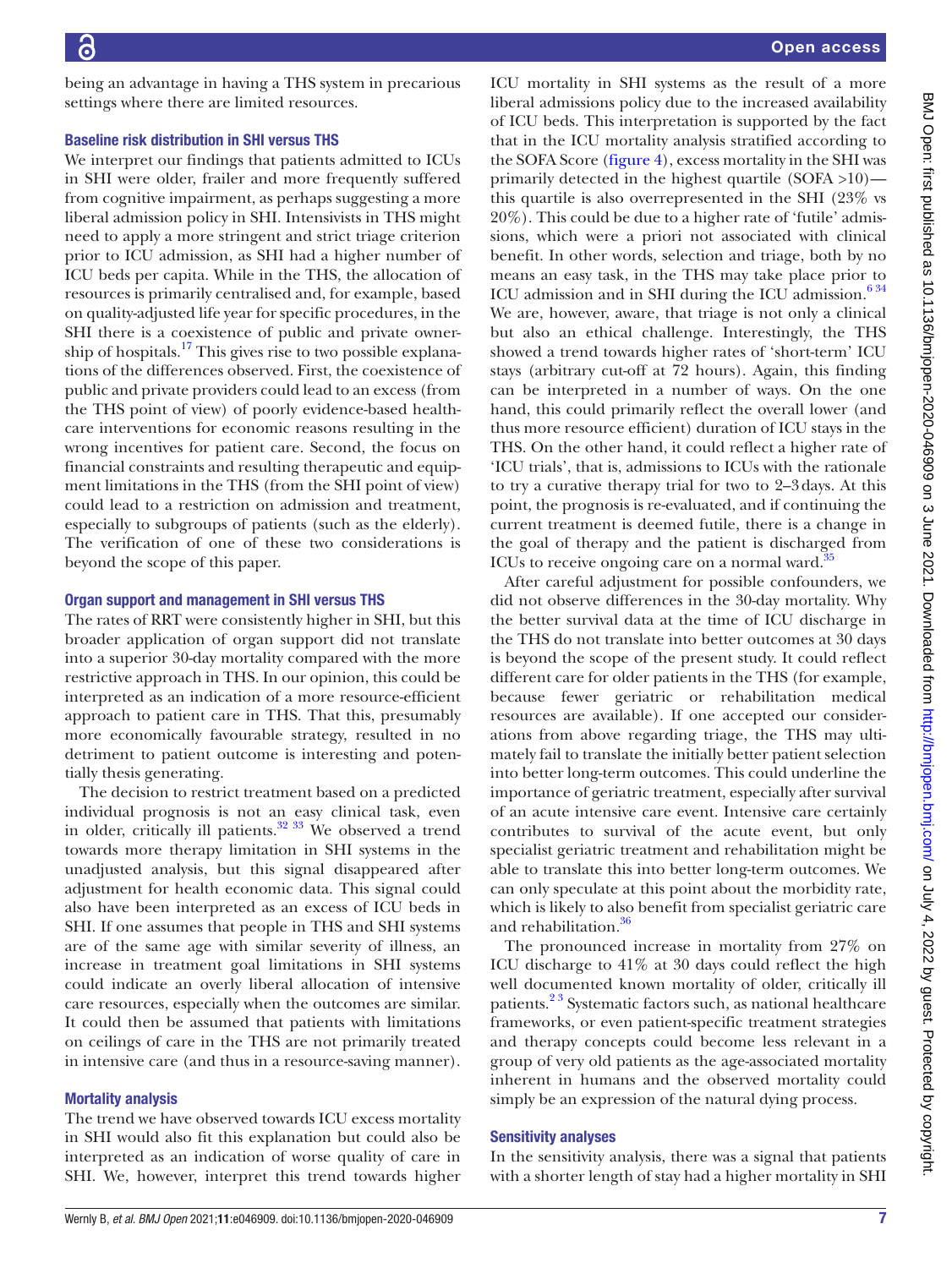ICUs. Therefore, although in SHI hospitals more patients are admitted to ICU, they die relatively quickly. One possible explanation for this is that in THS ICUs these patients are never admitted, as when triaged for admission to ICU they are deemed unsuitable and therefore palliated on the wards.

There was a trend towards higher 30-day mortality, in the sensitivity analyses, in countries with lower GDP, lower HDI and lower numbers of ICU beds available in the SHI. The relatively consistent trend towards excess mortality in lower GDP SHI could be an expression of the relative superiority of a THS in settings with limited resources. Future public health studies could test this hypothesis, as it has potential consequences, for example, in assisting developing countries (with limited resources) that are building a new health system.

#### Limitations

This retrospective, post hoc study has several limitations. First, we are aware that the division between THS and SHI is an over-simplification and that mixed systems exist, especially in some countries such as Austria and Portugal. Further, we categorised the countries into SHI versus THS, but there may be country-specific and even site-specific differences within the two health systems. We have shown these differences for the primary and secondary endpoints in the [online supplemental tables.](https://dx.doi.org/10.1136/bmjopen-2020-046909) These differences are presented in a descriptive manner as the absolute numbers in the countries are relatively low and not suitable for a formal statistical analysis. Other national or local factors that could influence our results are religious/cultural differences and expectations of family members. Unfortunately, we do not have any data on these potential confounders. Ultimately, we believe that the division into primarily directly tax-financed systems with strong state control (THS) or indirectly financed social insurance systems (SHI) is justified.

Another limitation is the potential selection bias. The 30-day endpoint was not available for all patients, which may have led to a selection bias. Furthermore, we have no specific information on local, national or inbuilt admission algorithms. For example, patients treated in SHI systems on ICUs (and triaged in the course of an ICU trial) may well be treated in THS intermediate care units not primarily managed by intensive care physicians and thus not included in the study data, which could also lead to selection bias.

Furthermore, in some areas our data lacks granularity. There are no data on functional capacity and morbidity, or management (discharge to home or institution), and/ or staffing ratios. Also, no data are available on the characteristics or absolute or relative frequencies of patients refused ICU admission. Despite this, we do have data on the baseline frailty and functional capacity for a significant number of critically ill patients and we think that our results add a novel insight into the differences between public healthcare systems.

Lastly, we are well aware of the limitations of sensitivity and subgroup analyses, which limit the generalisability of the conclusions drawn ([figures](#page-2-0) 1–3). We chose to report these results to help generate ideas for future public health analyses. Despite all the limitations we consider our analysis to be a solid foundation for further studies comparing ICU management and its outcomes in both the THS and SHI healthcare settings.

#### **Conclusion**

To conclude, the adjusted 30-day mortality was similar in both systems. Patients in SHI were older, sicker and frailer which could be interpreted as a sign of a more liberal admission policy in SHI. We believe that the observed trend towards ICU excess mortality in SHI results mainly from a more liberal admission policy and an increased use of treatment limitations.

#### Author affiliations

<sup>1</sup>Department of Anaesthesiology, Perioperative Medicine and Intensive Care Medicine, Paracelsus Medical University Salzburg, Salzburg, Austria <sup>2</sup> Center for Public Health and Healthcare Research, Paracelsus Medical University

Salzburg, Salzburg, Austria 3 Department of Medical Intensive Care, Hadassah University Medical Center, Jerusalem, Israel

4 Division of Cardiology, Pulmonology, and Vascular Medicine, University Hospital Dusseldorf, Dusseldorf, Germany

5 General Intensive Care, Hadassah Medical Center, Jerusalem, Israel

<sup>6</sup>service de réanimation médicale, Hôpital Saint-Antoine, Paris, France <sup>7</sup>Depatment of Intensive Care Medicine, Autonomous University of Barcelona, Sabadell, Catalonia, Spain

8 Department of Anaesthesia, Humanitas University, Milan, Italy

<sup>9</sup> Critical Care Medicine, Mater Misericordiae University Hospital, Dublin, Ireland <sup>10</sup>Department of Intensive Care, UCINC, Hospital de São José, Centro Hospitalar de Lisboa Central, EPE, Lisbon, Portugal

<sup>11</sup>Department of Intensive Care, University of Ghent, Ghent, Belgium

<sup>12</sup>Department of Acute Medicine, Geneva University Hospitals, Geneve, Switzerland <sup>13</sup>Department of Intensive Care and Perioperative Medicine, Jagiellonian University Medical College, Krakow, Poland

<sup>14</sup>General Intensive Care, Research Lead Critical Care Directorate St George's Hospital, London, UK

<sup>15</sup>Department of Medicine and Health Sciences, Faculty of Health Sciences, Linköping University, Division of Cardiovascular Medicine, Linköping, Sweden <sup>16</sup>Department of Cardiothoracic Anaesthesia and Intensive Care, University Hospital, Linköping, Sweden

<sup>17</sup>Intensive Care Medicine, Inselspital, Bern University Hospital, Bern, Switzerland <sup>18</sup>Division o Intensive Care and Emergency Medicine, Dept. Medicine, Medizinische Universitat Innsbruck, Innsbruck, Tirol, Austria

<sup>19</sup>Department of Intensive Care, Aarhus Universitet, Aarhus, Denmark

<sup>20</sup>Department of Critical Care, General University Hospital of Larissa, Larissa, Thessaly, Greece

21Department of Intensive Care Medicine, Utrecht University, Utrecht, The **Netherlands** 

<sup>22</sup>Service de Réanimation, Service de Réanimation Médicale Hôpital Saint-Antoine, Paris, France

<sup>23</sup>Department of Anesthesia and Intensive Care, Haukeland University Hospital, Bergen, Norway

Collaborators VIP2 study group: Michael Joannidis, Philipp Eller, Raimund Helbok, René Schmutz, Joke Nollet, Nikolaas de Neve, Pieter De Buysscher, Sandra Oeyen, Walter Swinnen, Marijana Mikačić, Anders Bastiansen, Andreas Husted, Bård E S Dahle, Christine Cramer, Christoffer Sølling, Dorthe Ørsnes, Jakob Edelberg Thomsen, Jonas Juul Pedersen, Mathilde Hummelmose Enevoldsen, Thomas Elkmann, Agnieszka Kubisz-Pudelko, Alan Pope, Amy Collins, Ashok S Raj, Carole Boulanger, Christian Frey, Ciaran Hart, Clare Bolger, Dominic Spray, Georgina Randell, Helder Filipe, Ingeborg D Welters, Irina Grecu, Jane Evans, Jason Cupitt,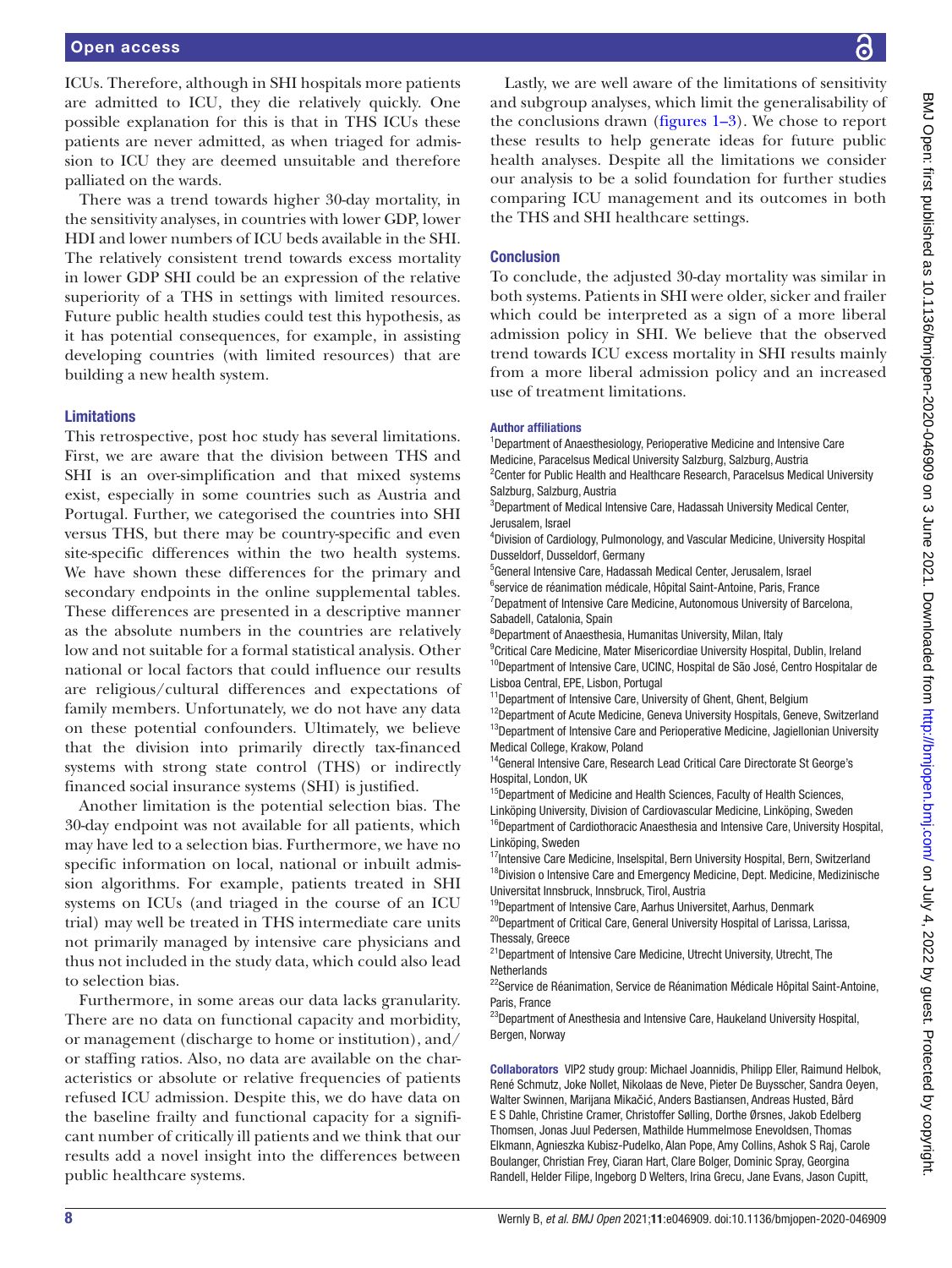## ັດ

Jenny Lord, Jeremy Henning, Joanne Jones, Jonathan Ball, Julie North, Kiran Salaunkey, Laura Ortiz-Ruiz De Gordoa, Louise Bell, Madhu Balasubramaniam, Marcela Vizcaychipi, Maria Faulkner, McDonald Mupudzi, Megan Lea-Hagerty, Michael Reay, Michael Spivey, Nicholas Love, Nick Spittle Nick Spittle, Nigel White, Patricia Williams, Patrick Morgan, Phillipa Wakefield, Rachel Savine, Reni Jacob, Richard Innes, Ritoo Kapoor, Sally Humphreys, Steve Rose, Susan Dowling, Susannah Leaver, Tarkeshwari Mane, Tom Lawton, Vongayi Ogbeide, Waqas Khaliq, Yolanda Baird, Antoine Romen, Arnaud Galbois, Bertrand Guidet, Christophe Vinsonneau, Cyril Charron, Didier Thevenin, Emmanuel Guerot, Guillaume Besch, Guillaume Savary, Hervé Mentec, Jean-Luc Chagnon, Jean-Philippe Rigaud, Jean-Pierre Quenot, Jeremy Castaneray, Jérémy Rosman, Julien Maizel, Kelly Tiercelet, Lucie Vettoretti, Maud Mousset Hovaere, Messika Messika, Michel Djibré, Nathalie Rolin, Philippe Burtin, Pierre Garcon, Saad Nseir, Xavier Valette, Christian Rabe, Eberhard Barth, Henning Ebelt, Kristina Fuest, Marcus Franz, Michael Horacek, Michael Schuster, Patrick Meybohm, Raphael Romano Bruno, Sebastian Allgäuer, Simon Dubler, Stefan J Schaller, Stefan Schering, Stephan Steiner, Thorben Dieck, Tim Rahmel, Tobias Graf, Anastasia Koutsikou, Aristeidis Vakalos, Bogdan Raitsiou, Elli Niki Flioni, Evangelia Neou, Fotios Tsimpoukas, Georgios Papathanakos, Giorgos Marinakis, Ioannis Koutsodimitropoulos, Kounougeri Aikaterini, Nikoletta Rovina, Stylliani Kourelea, Tasioudis Polychronis, Vasiiios Zidianakis, Vryza Konstantinia, Zoi Aidoni, Brian Marsh, Catherine Motherway, Chris Read, Ignacio Martin-Loeches, Andrea Neville Cracchiolo, Aristide Morigi, Italo Calamai, Stefania Brusa, Ahmed Elhadi, Ahmed Tarek, Ala Khaled, Hazem Ahmed, Wesal Ali Belkhair, Alexander D Cornet, Diederik Gommers, Dylan de Lange, Eva van Boven, Jasper Haringman, Lenneke Haas, Lettie van den Berg, Oscar Hoiting, Peter de Jager, Rik T Gerritsen, Tom Dormans, Willem Dieperink, Alena Breidablik Alena Breidablik, Anita Slapgard, Anne-Karin Rime, Bente Jannestad, Britt Sjøbøe, Eva Rice, Finn H Andersen, Hans Frank Strietzel, Jan Peter Jensen, Jørund Langørgen, Kirsti Tøien, Kristian Strand, Michael Hahn, Pål Klepstad, Aleksandra Biernacka, Anna Kluzik, Bartosz Kudlinski, Dariusz Maciejewski, Dorota Studzińska, Hubert Hymczak, Jan Stefaniak, Joanna Solek-Pastuszka, Joanna Zorska, Katarzyna Cwyl, Lukasz J Krzych, Maciej Zukowski, Małgorzata Lipińska-Gediga, Marek Pietruszko, Mariusz Piechota, Marta Serwa, Miroslaw Czuczwar, Mirosław Ziętkiewicz, Natalia Kozera, Paweł Nasiłowski, Paweł Sendur, Paweł Zatorski, Piotr Galkin, Ryszard Gawda, Urszula Kościuczuk, Waldemar Cyrankiewicz, Wojciech Gola, Alexandre Fernandes Pinto, Ana Margarida Fernandes, Ana Rita Santos, Cristina Sousa, Inês Barros, Isabel Amorim Ferreira, Jacobo Bacariza Blanco, João Teles Carvalho, Jose Maia, Nuno Candeias, Nuno Catorze, Vladislav Belskiy, Africa Lores, Angela Prado Mira, Catia Cilloniz, David Perez-Torres, Emilio Maseda, Enver Rodriguez, Estefania Prol-Silva, Gaspar Eixarch, Gemma Gomà, Gerardo Aguilar, Gonzalo Navarro Velasco, Marián Irazábal Jaimes, Mercedes Ibarz Villamayor, Noemí Llamas Fernández, Patricia Jimeno Cubero, Sonia López-Cuenca, Teresa Tomasa, Anders Sjöqvist, Camilla Brorsson, Fredrik Schiöler, Henrik Westberg, Jessica Nauska, Joakim Sivik, Johan Berkius, Karin Kleiven Thiringer, Lina De Geer, Sten Walther, Filippo Boroli, Joerg C Schefold, Leila Hergafi, Philippe Eckert, Ismail Yıldız, Ihor Yovenko, Yuriy Nalapko, Yuriy Nalapko, Richard Pugh

Contributors BW, CJ and MB conceived the presented idea. BW developed the theory and performed the computations. RRB, SB, MK, SS, PVvH, AB, AA, MC, BM, RM, SO, BBP, WS, SL, SMW, JCS, MJ, JF, TZ, DdL, BG, HF and CJ contributed to the final version of the manuscript. CJ supervised the project. SL edited English language. CJ, HF and MB verified the analytical methods.

Funding The authors have not declared a specific grant for this research from any funding agency in the public, commercial or not-for-profit sectors.

Competing interests None declared.

Patient consent for publication Not required.

Ethics approval Each study site obtained institutional research ethics board approval.

Provenance and peer review Not commissioned; externally peer reviewed.

Data availability statement Data are available upon reasonable request. Data are available upon reasonable request.

Supplemental material This content has been supplied by the author(s). It has not been vetted by BMJ Publishing Group Limited (BMJ) and may not have been peer-reviewed. Any opinions or recommendations discussed are solely those of the author(s) and are not endorsed by BMJ. BMJ disclaims all liability and responsibility arising from any reliance placed on the content. Where the content includes any translated material, BMJ does not warrant the accuracy and reliability of the translations (including but not limited to local regulations, clinical guidelines, terminology, drug names and drug dosages), and is not responsible for any error and/or omissions arising from translation and adaptation or otherwise.

**Open access** This is an open access article distributed in accordance with the Creative Commons Attribution Non Commercial (CC BY-NC 4.0) license, which permits others to distribute, remix, adapt, build upon this work non-commercially, and license their derivative works on different terms, provided the original work is properly cited, appropriate credit is given, any changes made indicated, and the use is non-commercial. See: [http://creativecommons.org/licenses/by-nc/4.0/.](http://creativecommons.org/licenses/by-nc/4.0/)

#### ORCID iDs

Bernhard Wernly <http://orcid.org/0000-0003-4024-0220> Raphael Romano Bruno<http://orcid.org/0000-0003-3776-3530> Malte Kelm<http://orcid.org/0000-0001-5834-2757> Wojciech Szczeklik <http://orcid.org/0000-0002-1349-1123>

#### <span id="page-8-0"></span>**REFERENCES**

- 1 Flaatten H, Garrouste-Orgeas M. The very old ICU patient: a neverending story. *[Intensive Care Med](http://dx.doi.org/10.1007/s00134-015-4052-2)* 2015;41:1996–8.
- <span id="page-8-1"></span>2 Boumendil A, Angus DC, Guitonneau A-L, *et al*. Variability of intensive care admission decisions for the very elderly. *[PLoS One](http://dx.doi.org/10.1371/journal.pone.0034387)* 2012;7:e34387.
- <span id="page-8-13"></span>3 Leblanc G, Boumendil A, Guidet B. Ten things to know about critically ill elderly patients. *[Intensive Care Med](http://dx.doi.org/10.1007/s00134-016-4477-2)* 2017;43:217–9.
- <span id="page-8-2"></span>4 Boumendil A, Somme D, Garrouste-Orgeas M, *et al*. Should elderly patients be admitted to the intensive care unit? *[Intensive Care Med](http://dx.doi.org/10.1007/s00134-007-0621-3)* 2007;33:1252.
- 5 Guidet B, de Lange DW, Flaatten H. Should this elderly patient be admitted to the ICU? *[Intensive Care Med](http://dx.doi.org/10.1007/s00134-018-5054-7)* 2018;44:1926–8.
- <span id="page-8-15"></span>6 van Heerden PV, Sviri S, Beil M, *et al*. The wave of very old people in the intensive care unit-A challenge in decision-making. *[J Crit Care](http://dx.doi.org/10.1016/j.jcrc.2020.08.030)* 2020;60:290–3.
- <span id="page-8-3"></span>7 Hollinger A, Gayat E, Féliot E, *et al*. Gender and survival of critically ill patients: results from the FROG-ICU study. *[Ann Intensive Care](http://dx.doi.org/10.1186/s13613-019-0514-y)* 2019;9:43.
- 8 Block L, Petzold M, Syrous AN, *et al*. Age, saps 3 and female sex are associated with decisions to withdraw or withhold intensive care. *[Acta Anaesthesiol Scand](http://dx.doi.org/10.1111/aas.13411)* 2019;63:1210–5.
- <span id="page-8-14"></span>9 Jung C, Wernly B, Muessig JM, *et al*. A comparison of very old patients admitted to intensive care unit after acute versus elective surgery or intervention. *[J Crit Care](http://dx.doi.org/10.1016/j.jcrc.2019.04.020)* 2019;52:141–8.
- <span id="page-8-4"></span>10 Ferrante LE, Pisani MA, Murphy TE, *et al*. Functional trajectories among older persons before and after critical illness. *[JAMA Intern](http://dx.doi.org/10.1001/jamainternmed.2014.7889)  [Med](http://dx.doi.org/10.1001/jamainternmed.2014.7889)* 2015;175:523–9.
- <span id="page-8-5"></span>11 Muessig JM, Nia AM, Masyuk M, *et al*. Clinical frailty scale (CFS) reliably stratifies octogenarians in German ICUs: a multicentre prospective cohort study. *[BMC Geriatr](http://dx.doi.org/10.1186/s12877-018-0847-7)* 2018;18:162.
- 12 Bruno RR, Wernly B, Flaatten H, *et al*. The hospital frailty risk score is of limited value in intensive care unit patients. *[Crit Care](http://dx.doi.org/10.1186/s13054-019-2520-8)* 2019;23:239.
- 13 Canevelli M, Raganato R, Remiddi F, *et al*. Counting deficits or diseases? the agreement between frailty and multimorbidity in subjects with cognitive disturbances. *[Aging Clin Exp Res](http://dx.doi.org/10.1007/s40520-019-01161-2)* 2020;32:179–82.
- <span id="page-8-12"></span>14 Flaatten H, De Lange DW, Morandi A, *et al*. The impact of frailty on ICU and 30-day mortality and the level of care in very elderly patients (≥ 80 years). *[Intensive Care Med](http://dx.doi.org/10.1007/s00134-017-4940-8)* 2017;43:1820–8.
- <span id="page-8-6"></span>15 Delnoij DMJ. Bismarck or Beveridge: primary care matters. *[Eur J](http://dx.doi.org/10.1093/eurpub/ckt021)  [Public Health](http://dx.doi.org/10.1093/eurpub/ckt021)* 2013;23:349.
- <span id="page-8-7"></span>16 Gaeta M, Campanella F, Capasso L, *et al*. An overview of different health indicators used in the European health systems. *[J Prev Med](http://www.ncbi.nlm.nih.gov/pubmed/28900351)  [Hyg](http://www.ncbi.nlm.nih.gov/pubmed/28900351)* 2017;58:E114–20.
- <span id="page-8-9"></span>17 van der Zee J, Kroneman MW. Bismarck or Beveridge: a beauty contest between dinosaurs. *[BMC Health Serv Res](http://dx.doi.org/10.1186/1472-6963-7-94)* 2007;7:94.
- 18 Herzlinger RE, Parsa-Parsi R. Consumer-Driven health care: lessons from Switzerland. *[JAMA](http://dx.doi.org/10.1001/jama.292.10.1213)* 2004;292:1213–20.
- 19 Health care systems in the European Union countries. Available: [https://www.mscbs.gob.es/estadEstudios/estadisticas/docs/](https://www.mscbs.gob.es/estadEstudios/estadisticas/docs/presentacion_en.pdf) [presentacion\\_en.pdf](https://www.mscbs.gob.es/estadEstudios/estadisticas/docs/presentacion_en.pdf)
- 20 Busse R, Schreyögg J, Gericke C. *Analyzing changes in health financing arrangements in high-income countries a comprehensive framework approach*. 1. Articles in other Journals and Books, 2007.
- <span id="page-8-8"></span>21 Kulesher RR, Elizabeth Forrestal E, Forrestal E. International models of health systems financing. *[J Hosp Adm](http://dx.doi.org/10.5430/jha.v3n4p127)* 2014;3:127–39.
- <span id="page-8-10"></span>22 Wagstaff A. *Social health insurance vs. tax-financed health systemsevidence from the OECD: the world bank*, 2009.
- <span id="page-8-11"></span>23 Joël M-E, Dufour-Kippelen S. Financing systems of care for older persons in Europe. *[Aging Clin Exp Res](http://dx.doi.org/10.1007/BF03324453)* 2002;14:293–9.
- 24 Guidet B, de Lange DW, Boumendil A, *et al*. The contribution of frailty, cognition, activity of daily life and comorbidities on outcome in